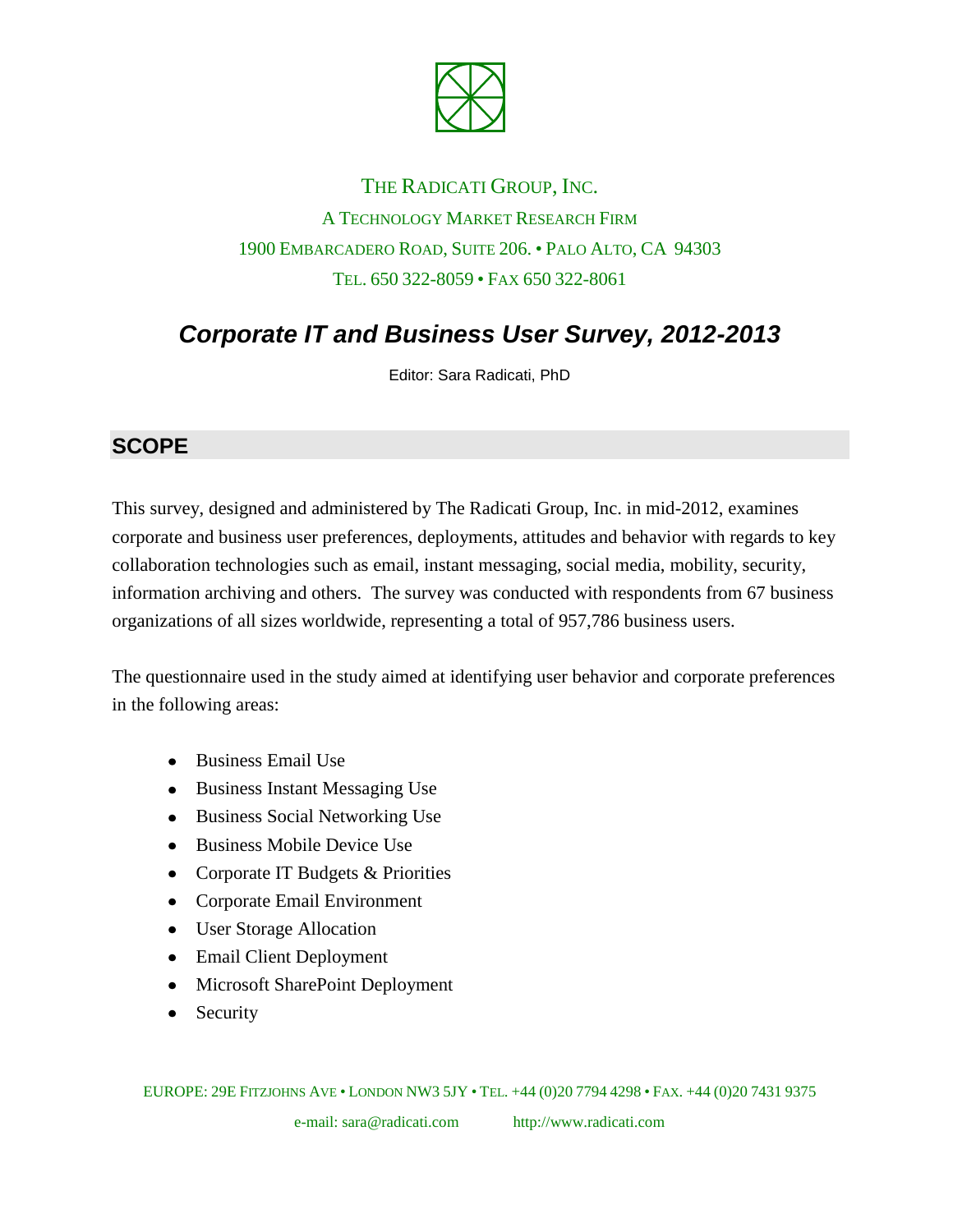- Archiving and Compliance
- Unified Communications

A section on consumer user behavior (i.e. outside of office hours) in all of the above areas is also included.

All currency figures are expressed in \$USD.

Respondents were asked to answer on behalf of their organizations, as well as about their own personal use of technology.

Throughout this report we use the terms "business", "organization" and "company" interchangeably. Government and Education are considered businesses for the purposes of this report.

#### **METHODOLOGY**

The data and analysis contained in this study is based on primary research in the form of data collected from a specifically designed online questionnaire which was administered to survey respondents worldwide in mid-2012.

Experienced analysts from The Radicati Group, Inc. collected and analyzed the data. Respondents included CxOs, Line of Business Managers, IT Managers and other corporate decision makers or influencers. Survey responses were collected from companies of all sizes, in various industries, worldwide.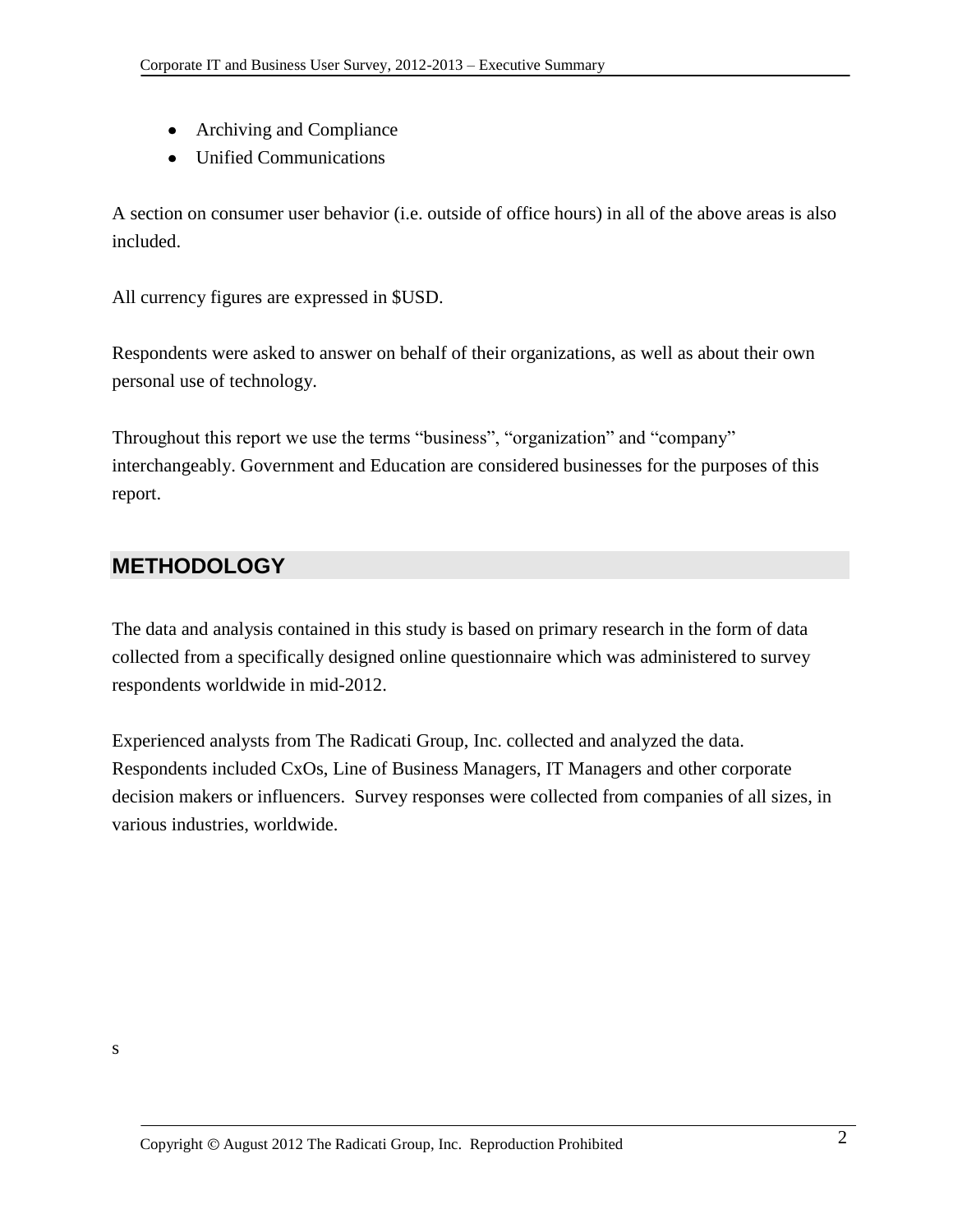### **EXECUTIVE SUMMARY**

- This survey was used to understand corporate deployment choices and user behavior in the following areas: Business Email use, Instant Messaging use, Social Media use, Tablet and Mobile Device use, Corporate IT budgets & priorities, Corporate Email Environments, User Storage allocation, Email Client deployment, Microsoft SharePoint deployment, Security, Archiving and Compliance, and Unified Communications. This study was administered to 67 organizations worldwide ranging in size from SMBs to Large organizations with a total of 957,786 business users.
	- $\circ$  In addition to asking about the use of information sharing technologies in their business lives, the study also asks respondents about their use of the same technologies for personal use, as a consumer, and compares and contrasts business and consumer attitudes.
- On average, survey respondents sent 36 email messages per day, and receive approximately 78 email messages per day. Of the 78 daily emails received, on average, 19% of emails received are considered spam by the recipient and 24% of emails received include an attachment. The size of attachments varies greatly but currently averages around 560KB.
- Business users on average spend over 2:30 hours of their business day online. An average of 1:05 hours per day is spent on internal company websites, while an average of 1:36 hours per day is spent on external (i.e. non company) websites.
- In terms of email systems deployed, the majority of organizations, 71% were still deploying an on-premises email solution, 19% of organizations were deploying a hosted (i.e. cloud) email solution and 10% were deploying a hybrid email solution (i.e. combination of onpremises and hosted). This shows that despite the well publicized advantages of cloud-based solutions, organizations are still slow to move to the cloud and disassemble their existing investments in on-premise solutions.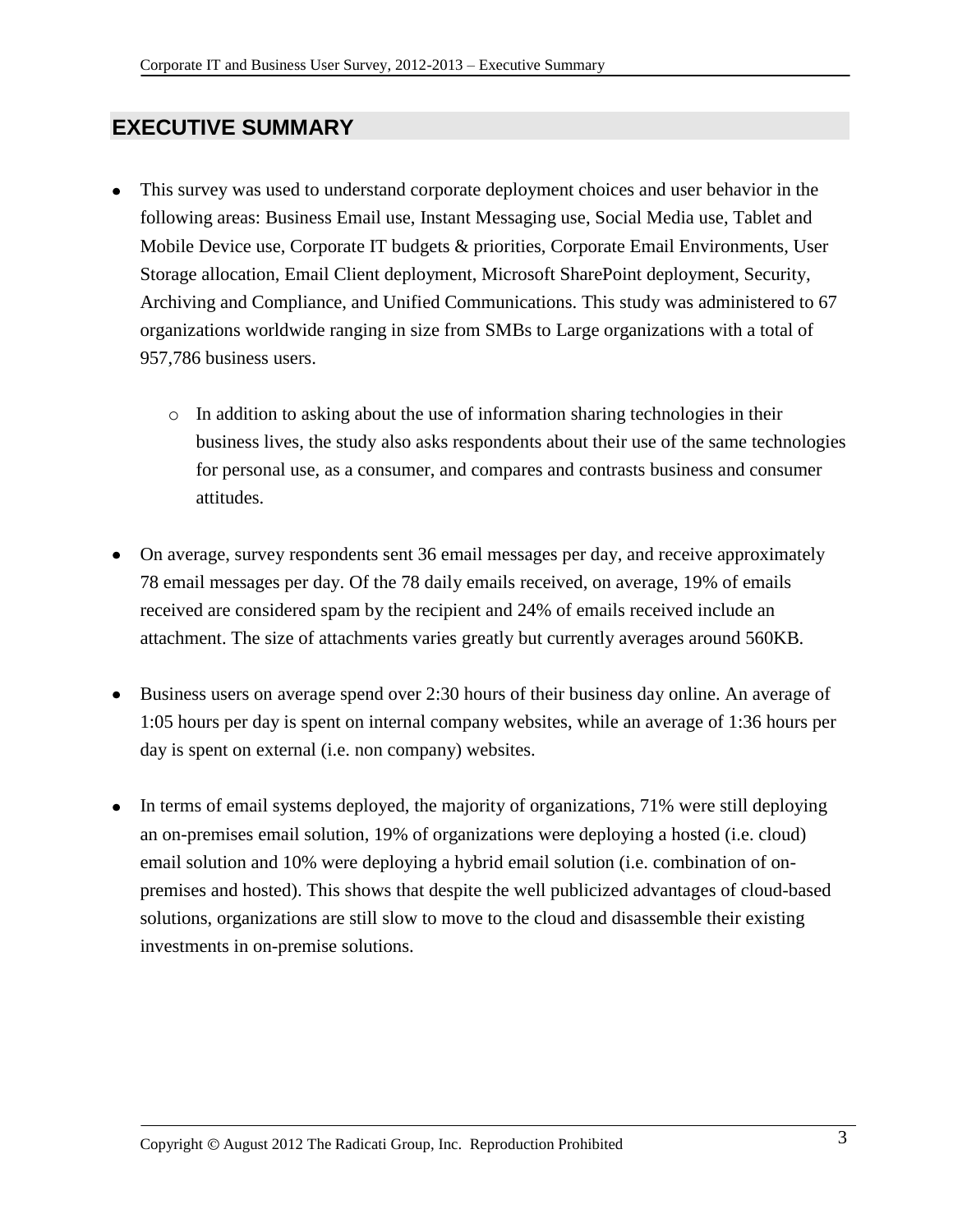- Viruses and other malware are a continuing concern with both business and consumer users. Business users averaged 5.5 malware incidents per month, which required an average clean-up time per incident of 3.0 hours, while consumer users averaged 2.1 malware attacks per month with an average 3.8 hour clean up time. In both cases, while the number of incidents was somewhat higher than in previous years, the average time to recover was somewhat lower, indicating that virus detection and correction technology is improving.
- A growing number of organizations are deploying an email archiving solution (70% of respondents) driven mainly by storage concerns. eDiscovery and Data Loss Prevention (DLP) are also seeing strong uptake across all verticals.
- Instant Messaging (IM) is widely used for business communications, with 73% of our survey respondents indicating they use it on a daily basis with co-workers and clients or external partners and suppliers. On average business users have 8 IM conversations per day with an average of 5 different contacts, and spend about 41 minutes per day on IM.
- Despite the popularity of social media in the corporate world as a business tool, when asked if the use of social media is helping to reduce the amount of email they send and receive most business users (60%) said they did not see a change in the amount of email sent and received.
- "Reducing IT Costs" was the top IT priority with survey respondents in 2012. Followed by "Improving Security" in second place and "Improving our Email System" in third place. While it is not surprising that Reducing IT Costs and Improving Security made the top of the list, it is surprising that Improving Our Email System was in third place. We believe this is a reflection of vendor release cycles and a general perception on the part of organizations that we are the end of a 3-4 year cycle which requires a review of their basic email strategy. Figure 1, below shows how organizations characterized their main IT priorities in 2012.